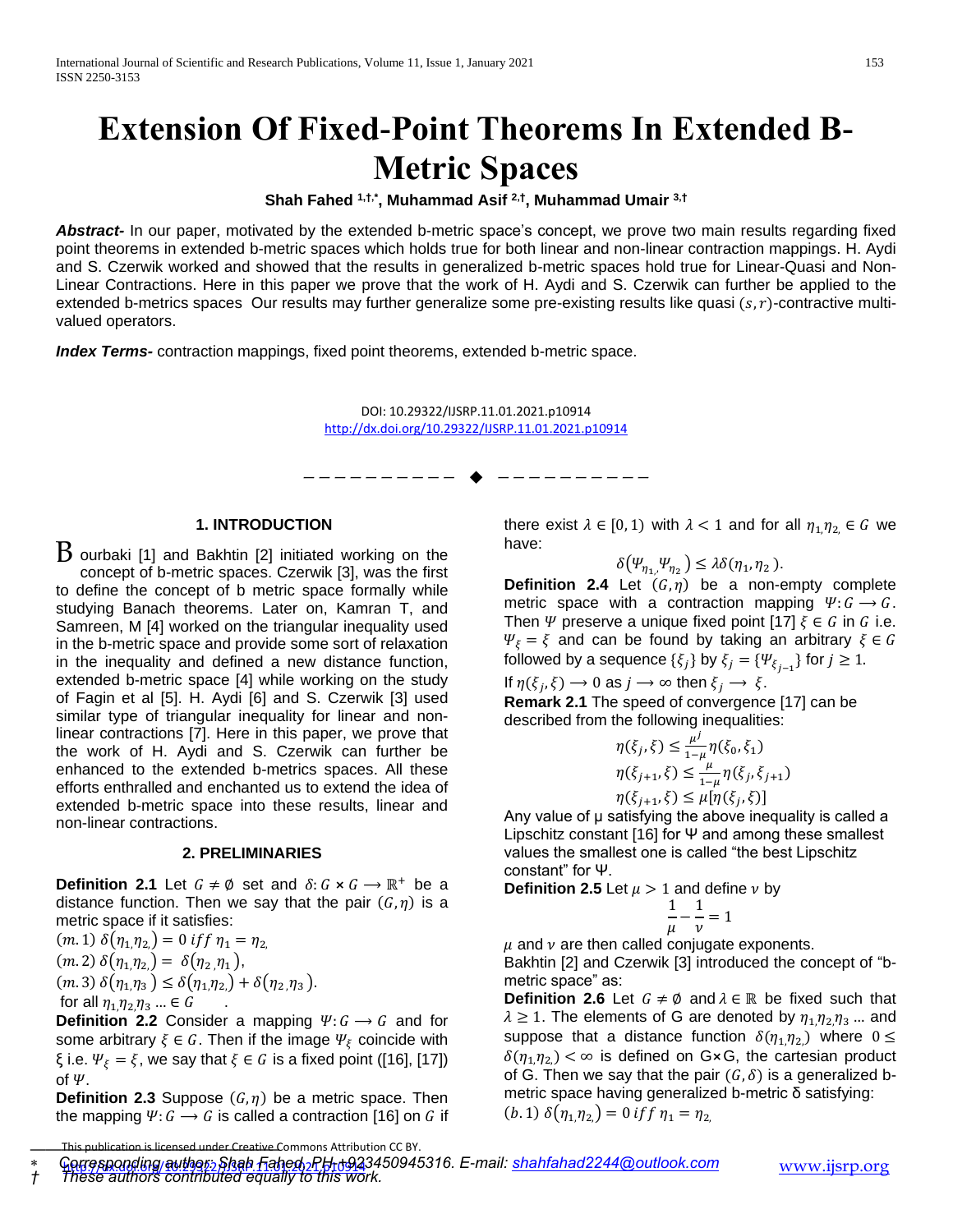(b. 2)  $\delta(\eta_1, \eta_2) = \delta(\eta_2, \eta_1)$ , (b.3)  $\delta(\eta_1,\eta_3) \leq \lambda [\delta(\eta_1,\eta_2) + \delta(\eta_2,\eta_3)]$ . for all  $\eta_1, \eta_2, \eta_3, \ldots \in G$ .

**Example 2.1** Consider the space  $G = L_p[0, 1]$  of all realvalued functions  $\alpha(s)$ ,  $0 \le s \le 1$  s.t

$$
\int_0^1 |\alpha(s) - \beta(s)|^p < \infty,
$$

where  $p \in (0, 1)$ . Define a distance function  $B_m: G \times$  $G \longrightarrow \mathbb{R}^+$  on G as:

$$
B_m(g_{1}, g_2) = (\int_0^1 |\alpha(s) - \beta(s)|^p ds)^{1/p} < \infty
$$

The distance function  $B_m$  together with G,  $(G, B_m)$ , is a b-metric space [3], [8], [9] having co-efficient  $\lambda = 2^{1/p}$ .

**Example 2.2** On =  $L_p(\mathbb{R})$ ,  $p \in (0,1)$  and  $L_p(\mathbb{R})$  =  ${(\xi_j) \subset \mathbb{R} : \sum_{j=1}^{\infty} |\xi_j|^{p} < \infty}$ , define a distance function  $B_m: G \times G \longrightarrow \mathbb{R}^+$  as:

$$
B_m(g_{1}, g_2) = (\sum_{j=1}^{\infty} |\xi_j - \eta_j|)^p)^{1/p}
$$

Where  $g_1 = (\xi_j)$  and  $g_2 = (\eta_j)$ , then(G, B<sub>m</sub>) is a bmetric space [3], [8] and [9] having coefficient  $\lambda = 2^{1/p}$ .

The given examples reveal that class of b-metric spaces are much greater than that of metric spaces. For  $λ=1$ , idea of b-metric spaces overlaps with that of metric spaces. For more results see [8], [9] and [10].

**Definition 2.2** Suppose  $G \neq \emptyset$  set and  $\varphi: G \times G \rightarrow [1, \infty)$ and a distance mapping  $B_{\varphi}$ :  $G \times G \longrightarrow [0, \infty)$  satisfies:

$$
(B_{\varphi}.1) B_{\varphi} (\eta_1, \eta_2) = 0 \text{ if } \eta_1 = \eta_2
$$
  
\n
$$
(B_{\varphi}.2) B_{\varphi} (\eta_1, \eta_2) = B_{\varphi} (\eta_1, \eta_2)
$$
  
\n
$$
(B_{\varphi}.3) B_{\varphi} (\eta_1, \eta_3) \leq \varphi(\eta_1, \eta_2) [B_{\varphi} (\eta_1, \eta_2) + B_{\varphi} (\eta_2, \eta_3)].
$$
  
\n
$$
\forall \eta_1, \eta_2, \eta_3 \in G.
$$

The distance function  $B_m$  together with the set  $G$ ,  $(G, B<sub>m</sub>)$ , is known as extended b-metric space [4] abbreviated as EBM space later on.

**Remark 2.1** If we put  $\varphi(g_1, g_2) = \lambda$  for  $\lambda \ge 1$ , then definition 2.2 coincide with definition 2.1.

**Example 2.3** Consider the space  $S = C([a, b], \mathbb{R})$  of realvalued functions which are continuous over  $I = [a, b]$ . By defining the distance function  $B_{\omega}$ :  $S \times S \rightarrow \mathbb{R}^+$  as:

 $B_{\varphi}(\eta_1, \eta_2) = \sup_{\xi \in [a,b]} |\eta_1(\xi) - \eta_2(\xi)|^2$ 

Then  $S$  is a complete extended b-met space  $[4]$  having following metric:

 $\varphi(\eta_{1,1}, \eta_{2}) = |\eta_{1}(\xi) - \eta_{2}(\xi)| + 2$  and  $\varphi: S \times S \rightarrow [1, \infty)$ . **Definition 2.3** Consider the EBM space  $(G, B_m)$ . The sequence  $\{\xi_j\}$  in  $G$  is:

(i)  $B_m$  –convergent [11] if and only if for some  $\xi \in G$  we must have

$$
B_m(\xi_j,\xi)\longrightarrow 0 \text{ while } j\longrightarrow\infty.
$$

In this respect, we then write  $\lim_{n\to\infty}\xi_j=\xi$ ;

(*ii*)  $B_m$  –Cauchy [11] if and only if  $B_m(\xi_j, \xi_k) \to 0$  as  $j, k \rightarrow \infty;$ 

(*iii*) The pair  $(G, B_m)$  is said to be complete [11] if and only if every Cauchy sequence is  $B_m$  –convergent in G.

As customary, the symbols N,  $\mathbb{Z}^+$  and  $\mathbb{R}^+$  or by  $[0,\infty)$ define their usual meanings of mathematics.

 This publication is licensed under Creative Commons Attribution CC BY. <http://dx.doi.org/10.29322/IJSRP.11.01.2021.p10914> [www.ijsrp.org](http://ijsrp.org/)

The *nth*-iteration of a function  $\Psi$ ;  $G \rightarrow G$  is denoted by  $\Psi^n$  with  $\Psi(\xi) = \Psi_{\xi}$  i.e.  $\Psi^0(\xi) = \xi, ..., \Psi^n = \Psi_0 \Psi^n$  and  $\Psi(\varphi) = \Psi \circ \varphi$  with usual meanings.

#### **3. MAIN RESULTS**

In this part of our main result, we establish fixed-point theorems for Linear Quasi and non-linear contractions defined on extended b-metric spaces.

### **3.1 LINEAR QUASI-CONTRACTIONS**

We start the result with the following theorem:

**Theorem 3.1.1** Consider a non-empty complete extended b-metric space  $(G, B_m)$ . Suppose  $\Psi: G \longrightarrow G$  be continuous and satisfies the condition:

$$
B_m(\Psi_g, \Psi_g^2) \le \alpha B_m(g, \Psi_g)
$$

(1)

for  $g \in G$ , such that  $B_m(g, \Psi_a) < \infty$  and

 $\alpha\lambda = r < 1$ 

Further suppose that  $g \in G$  be an arbitrary and fixed, then the following alternatives hold i.e.

 $(\mathsf{A}) \; \forall \; i \in \mathbb{Z}^+, \quad \mathit{B}_{m}\big(\Psi_{g}^{\; \; i}, \Psi_{g}^{\; \; i+1}\big)=\infty$  or

**(B)** ∃ *j* ∈  $\mathbb{Z}^+$  such that  $B_m(\Psi_g^{j}, \Psi_g^{j+1}) < \infty$ . Further in (B), we have

(*i*) the sequence  $\{W_g^k\}$  is Cauchy in G.

(*ii*) there exists  $\omega \in G$  such that  $\sum_{k \to \infty} B_m(\Psi_g^k, \omega) = 0$ and  $\Psi_q = \omega$ .

**Proof.** Consider the case (B); then from (1), we have,

$$
B_m(\Psi_g^{j+1}, \Psi_g^{j+2}) \le \alpha B_m(\Psi_g^j, \Psi_g^{j+1}) < \infty
$$
  
And by induction,  

$$
B_m(\Psi_g^{j+i}, \Psi_g^{j+i+1}) \le \alpha^i B_m(\Psi_g^j, \Psi_g^{j+1}),
$$

for  $i = 0.1, 2, ...$ 

Thus, for non-negative integers  $i, n \in \mathbb{N}$ , (2) gives,

$$
B_m(\Psi_g^{j+i}, \Psi_g^{j+i+n}) \le \alpha B_m(\Psi_g^{j+i}, \Psi_g^{j+i+1}) + \cdots ++ \alpha^{n-1} B_m(\Psi_g^{j+i+n-2}, \Psi_g^{j+i+n-1}) ++ \alpha^n B_m(\Psi_g^{j+i+n-1}, \Psi_g^{j+i+n}) < \le \lambda \alpha^i B_m(\Psi_g^{j}, \Psi_g^{j+1}) + \cdots ++ \lambda^{n-1} \alpha^{i+n-2} B_m(\Psi_g^{j}, \Psi_g^{j+1}) ++ \lambda^n \alpha^{i+n-1} B_m(\Psi_g^{j}, \Psi_g^{j+1}) < \le \lambda \alpha^i [1 + (\lambda \alpha) + (\lambda \alpha)^2 + \cdots +(\lambda \alpha)^{n-1}] B_m(\Psi_g^{j}, \Psi_g^{j+1}) < \le \lambda \alpha^i \sum_{k=0}^{\infty} (\lambda \alpha)^m B_m(\Psi_g^{j}, \Psi_g^{j+1})  $\le \frac{\lambda \alpha^i}{1 - \lambda \alpha} B_m(\Psi_g^{j}, \Psi_g^{j+1})$
$$

Thus,

$$
B_m(\Psi_g^{j+i}, \Psi_g^{j+i+n}) \le \frac{\lambda a^i}{1-\lambda a} B_m(\Psi_g^{j}, \Psi_g^{j+1})
$$
\n(3)

for non-negative integers  $i, n \in \mathbb{N}$ .

Inequality (3) shows  $\{\Psi_g^{\phantom{g}j}\}$  be a Cauchy sequence in  $G.$ As G be complete there must exists  $\omega \in G$  such that  $\lim_{i \to \infty} B_m(\Psi_g^{i}, \omega) = 0$ . Since  $\Psi$  is assumed to be continuous w.r.t  $B_m$ , therefore:

(2)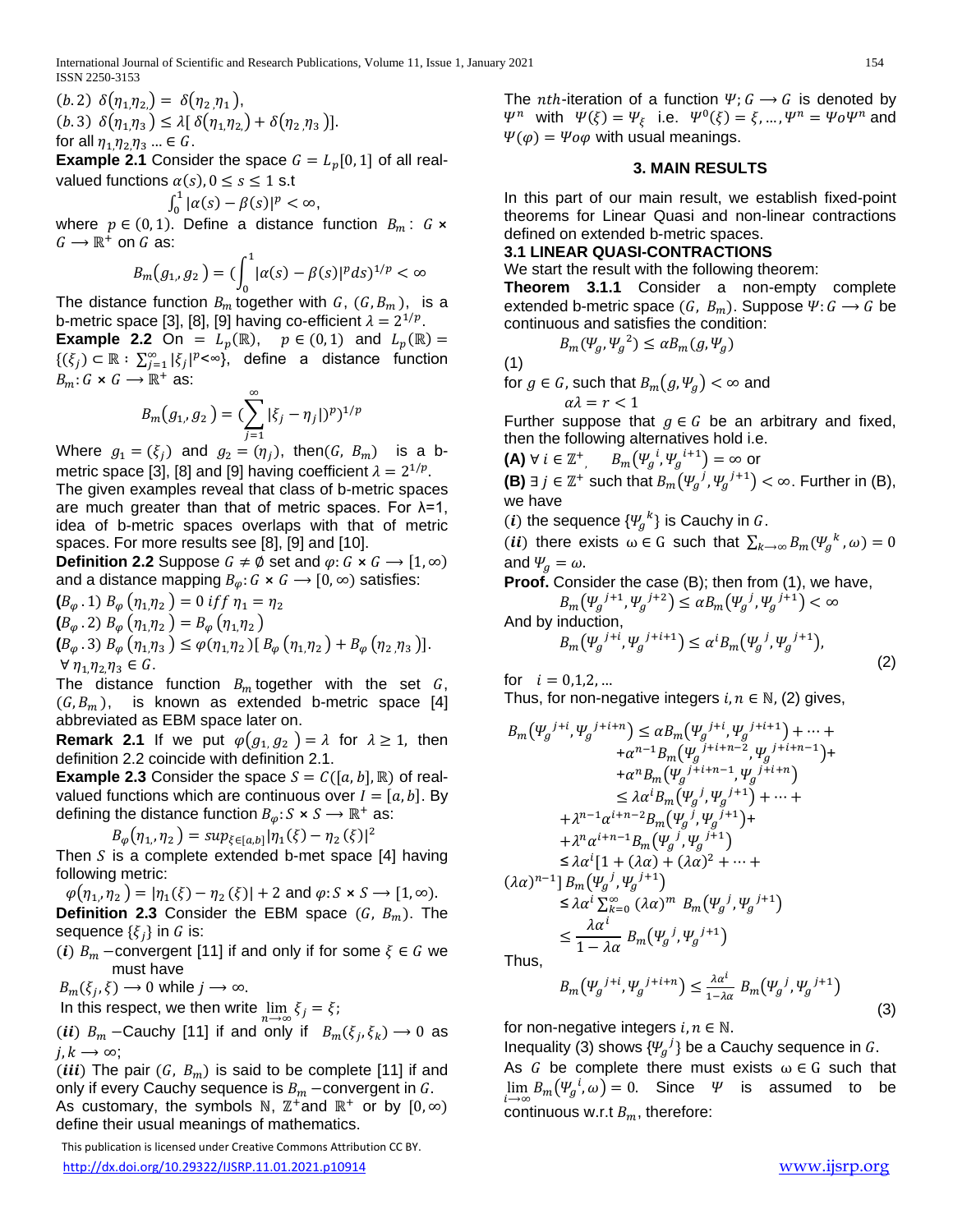$$
\omega = \Psi_g^{i+1} = \Psi\left(\lim_{i \to \infty} \Psi_g^{i}\right) = \Psi_g
$$

Showing that  $\Psi$  has  $\omega$  as fixed point, that concludes our first result.

**Remark 3.1.1**  $\psi$  may have more than one fixed point in G. Else take  $\Psi_q = g$ .

**Remark 3.1.2** As a function of one variable, the mapping  $B_m$  need not to be continuous [12] and [13] in case if it is, then the inequality (3) gives the following estimation

$$
B_m(\Psi_g^k, \omega) \le \frac{\lambda \alpha^i}{1 - \lambda \alpha} B_m(\Psi_g^j, \Psi_g^{j+1})
$$

**Remark 3.1.3** An operator  $\Psi$  satisfying inequality (1) not necessarily be continuous [10]. In fact, if  $\Psi$  satisfies

$$
B_{m}\left(\Psi_{g_{1}},\Psi_{g_{2}}\right) \leq \frac{\alpha}{2} \Big[ B_{m}\left(g_{1},\Psi_{g_{1}}\right) + B_{m}\left(g_{2},\Psi_{g_{2}}\right) \Big]
$$
  

$$
g_{1,}g_{2} \in G.
$$

then  $\Psi$  satisfies (1) as well.

**Remark 3.1.4** The above theorem 2.1 generalize many results including Luxemburg [14], Diaz [13], Margolis [11], Czerwik, S., & Król, K [3].

# **3.2 NON-LINEAR CONTRACTIONS**

In this part of the paper, we conclude the second theorem of our main results.

**Theorem 3.2.1.** Consider the complete extended bmetric space  $(G, B_m)$ . Assume  $\Psi: G \to G$  be continuous and satisfies

$$
B_m\left(\Psi_{g_1},\Psi_{g_2}\right)\leq \varphi[B_m(g_1,g_2)]
$$

(4)

for  $g_1$   $g_2 \in G$  and

 $B_m(g_1, g_2) < \infty$ 

with a non-decreasing function  $\Omega$ :  $[0, \infty) \rightarrow [0, \infty)$  such that

$$
\lim_{h \to 0} \Omega^i(\rho) = 0, \text{ for } \rho > 0
$$

⟶∞ Let for an arbitrary but fixed  $g \in G$ , the following alternatives hold i.e. either

**(C)** for each non-negative integer  $i \in \mathbb{N}_0$ 

$$
B_m(\Psi_g^{i}, \Psi_g^{i+1}) = \infty:
$$

(D) ∃ *j* ∈  $\mathbb{Z}^+$  such that  $B_m(\Psi_g^{j}, \Psi_g^{j+1}) < \infty$ . Further in (D), we have

(*iii*) the sequence  $\{\Psi_{g}^{k}\}\$ is Cauchy in  $G$ .

(*iv*) there exists  $\omega \in G$  such that  $\lim_{i \to \infty} B_m(\Psi_{\xi}^i, \omega) = 0$  and  $\Psi_{\omega} = \omega.$ 

(v)  $ω$  is a unique fixed point of Ψ in the bounded set

$$
S = \{ \xi \in G : B_m(\Psi_g^i, \xi) < \infty, \text{ (vi) for each } \xi \in S \}
$$

$$
\lim_{i \to \infty} B_m(\Psi_{\xi}^i, \omega) = 0.
$$

Further if  $B_m$  is continuous w.r.t one variable and the infinite series sum  $\sum_{j=1}^{\infty} \lambda^n \Omega_{\xi}^j < \infty$  for  $\xi > 0$ . Then for arbitrary  $\xi \in S$  implies

$$
B_m(\Psi_{\xi}^k, \omega) \le \sum_{j=0}^{\infty} \lambda^{j+1} \Omega_{\xi}^{j+k} [B_m(\Omega_{\xi}, \xi)], \text{ for }
$$
some  $k \in \mathbb{N}$ .

**Proof:** For arbitrary  $g \in G$  and  $\epsilon > 0$  we choose  $m \in \mathbb{N}$  is such that  $\Omega^m{}_{\epsilon} < \frac{\epsilon}{2}$  $\frac{\epsilon}{2\lambda}$ . Put  $T = \Psi^m$ ,  $\alpha = \Omega^m$  and  $g_n = T_g^{\,n}$ 

 This publication is licensed under Creative Commons Attribution CC BY. <http://dx.doi.org/10.29322/IJSRP.11.01.2021.p10914> [www.ijsrp.org](http://ijsrp.org/)

for  $m \in \mathbb{N}$ . Then for each  $g_1 g_2 \in G$  with  $B_m(g_1 g_2) < \infty$ , we obtain

$$
B_{m}(T_{g_{1}}, T_{g_{2}}) \leq \Omega^{n}[B_{m}(g_{1}, g_{2})] = \alpha[B_{m}(g_{1}, g_{2})]
$$
\n(5)

As  $\Psi_g^{\ j},\Psi_g^{\ j+1}\in S$  , so  $(X,B_m)$  be a complete EBM space. Considering  $\Psi: S \to S$  and  $\xi \in S$  then from (v)  $B_{m}\big(\Psi_{g}^{\;\;i},\xi\big)<\infty,$ so

$$
B_m(\Psi_g^{i}, \Psi_\xi) \le \lambda [B_m(\Psi_g^{i}, \Psi_g^{i+1}) + B_m(\Psi_g^{i+1}, \Psi_\xi)]
$$
  
\n
$$
\le \lambda [\epsilon_1 + \Omega \{B_m(\Psi_g^{i}, \xi)\}]
$$
  
\n
$$
B_m(\Psi_g^{i}, \Psi_\xi) \le \lambda [\epsilon_1 + \epsilon_2] < \infty,
$$

for  $\epsilon_1, \epsilon_2 > 0$ .

Now consider  $T: S \longrightarrow S$ . For arbitrary  $\xi \in S, \{T_{\xi}^i\} \subset S$  for  $i \in \mathbb{Z}^+$ . We want to prove that  $\{T_{\xi}^i\}$  is Cauchy in S. Put  $g_i = T_{\xi}^{\phantom{1}i}$ , we obtain:

 $B_m(T_\xi, T_\xi^2) \leq \alpha [B_m(T_\xi, \xi)]$ And successively induction yields

 $B_m(T_\xi^i, T_\xi^{i+1}) \leq \alpha^i [B_m(T_\xi, \xi)]$ 

Or  $B_m(g_i, g_{i+1}) \leq \alpha^{i}[(T_{\xi}, \xi)]$ Which implies  $B_m(g_i,g_{i+1})\longrightarrow 0$  as  $i\longrightarrow \infty.$ Set *i* as such that  $B_m(g_i, g_{i+1}) < \frac{\epsilon}{2}$  $rac{\epsilon}{2\lambda}$ . Then for arbitrary  $\theta \in U(g_i, \epsilon) = \{ g \in G : B_m(g_i, g) \leq \epsilon \},\$ we get

$$
B_m(T_\theta, T_{g_i}) \le \alpha \left[ B_m(\theta, g_i) \right] \le \alpha_{\varepsilon} < \Omega^m < \frac{\epsilon}{2\lambda}
$$
  

$$
B_m(T_{g_i}, g_i) = B_m(g_{i+1}, g_i) < \frac{\epsilon}{2\lambda}
$$

**Hence** 

$$
B_m(T_\theta, T_{g_i}) < \lambda \left(\frac{\epsilon}{2\lambda} = \frac{\epsilon}{2\lambda}\right) = \varepsilon
$$
\n
$$
B_m(T_\theta, T_{g_i}) < \varepsilon
$$

Which shows that  $T$  maps  $\mathit{U}(g_i,\epsilon)$  into itself. Thus

$$
B_m(g_j,g_k)<2\lambda\varepsilon,
$$

for  $j, k \geq i$ Hence, the sequence  $\{T_{\xi}^{\ i}\}\in S$  and it is Cauchy. S being complete, it must has an element  $\omega$  such that  $\omega \in S \subset G$  $\exists g_i \rightarrow \omega$  as  $j \rightarrow \infty$ . Also (4) implies the continuity of T, so we have

$$
T_{\omega} = \lim_{j \to \infty} T_{g_j} = \lim_{j \to \infty} g_{j+1} = \omega
$$

Showing that T has  $\omega$  as a fixed point. The uniqueness of  $\omega$  in Scan be seen if we consider  $\alpha_{\xi} = \Omega_{\xi}^{\ i}$  for arbitrary  $\xi > 0$ .

Furthermore, the inequality (5) shows that  $\Psi$  is continuous on  $S$ , so

$$
\Psi_{\omega} = \lim_{j \to \infty} T_{\xi}^{j} = \lim_{j \to \infty} T^{j}(\Psi_{\omega}) = \omega
$$
 (A)

.Which also shows  $\omega$  a fixed point of  $\psi$ . As (7) implies that this fixed

point is unique in  $S$ , so combining (4) and the above equality (A) we

finally have for each  $\xi \in S$  and each  $j = 0, 1, 2, ... i - 1$ t

$$
\Psi_{\xi}^k = \Psi_{\xi}^{sj+t} = T^s(\Psi_{\xi}^t) \longrightarrow \omega \text{ as } s \longrightarrow \infty
$$

Thus

$$
B_m(\Psi_\xi^{\ k},\omega)\to 0 \text{ as } k\to\infty
$$

Which shows that for each  $\in S$ , we get (vi).

And thus, at last for arbitrary  $\xi \in S$  and  $i, j \in \mathbb{Z}^+$  we get